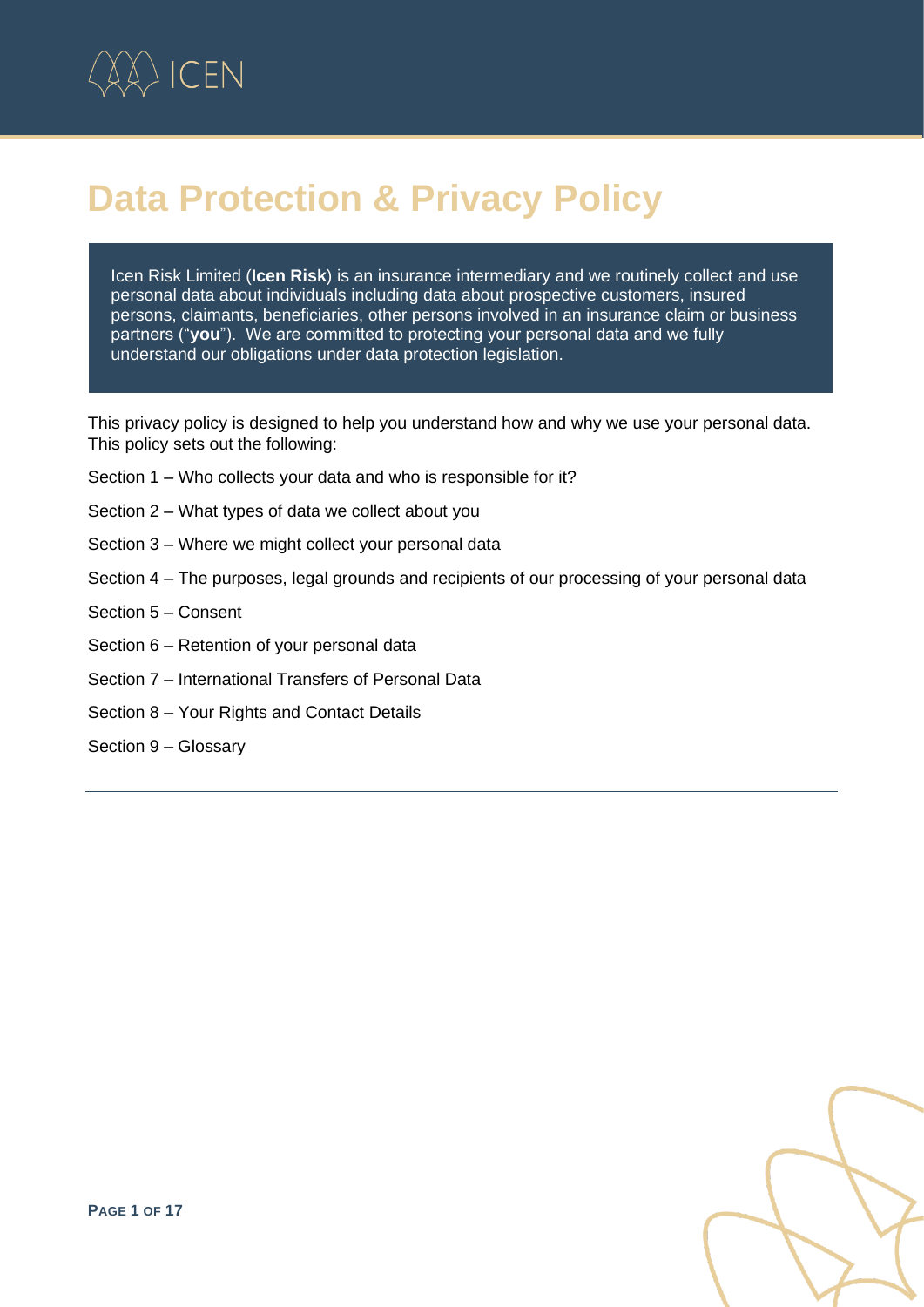

# **Section 1 - Who collects your data and who is responsible for it?**

In this policy **we**, **us** and **our** refers to Icen Risk which comprises certain companies based in Europe which are part of the Icen Risk group of companies. These companies include Nexit 2018 Limited and Innoma Capital Limited.

In order to provide our services, we will collect and use data about individuals. This means we are a data controller and are responsible for complying with data protection laws. The personal data that we collect and process will be shared with other participants in the insurance market, some of which you will not have direct contact with. You can find out the identity of who else might be processing your data in the following ways:

- **Where you took out the insurance policy yourself,** intermediaries such as Icen Risk will be the initial data controller. The insurer will also be a data controller. Icen Risk has two Data Protection Officers, Robert Brown and Dawn Bhoma who can advise you of the identities of other insurance market participants that have been provided with your personal data.
- **Where a third-party purchased insurance for your benefit,** that third-party may also be a data controller. You should contact the third-party who should provide you with details of intermediaries such as Icen Risk that they provided your personal data to. Icen Risk's Data Protection Officer can advise you of the identities of other insurance market participants that have been provided with your personal data.
- **Where you are not a policyholder or an insured,** you should contact the organisation that collected your personal data who should provide you with details of the relevant data protection contact.

If you have any questions then please contact either [robert.brown@icenrisk.com](mailto:robert.brown@icenrisk.com) or [dawn.bhoma@icenrisk.com.](mailto:dawn.bhoma@icenrisk.com)

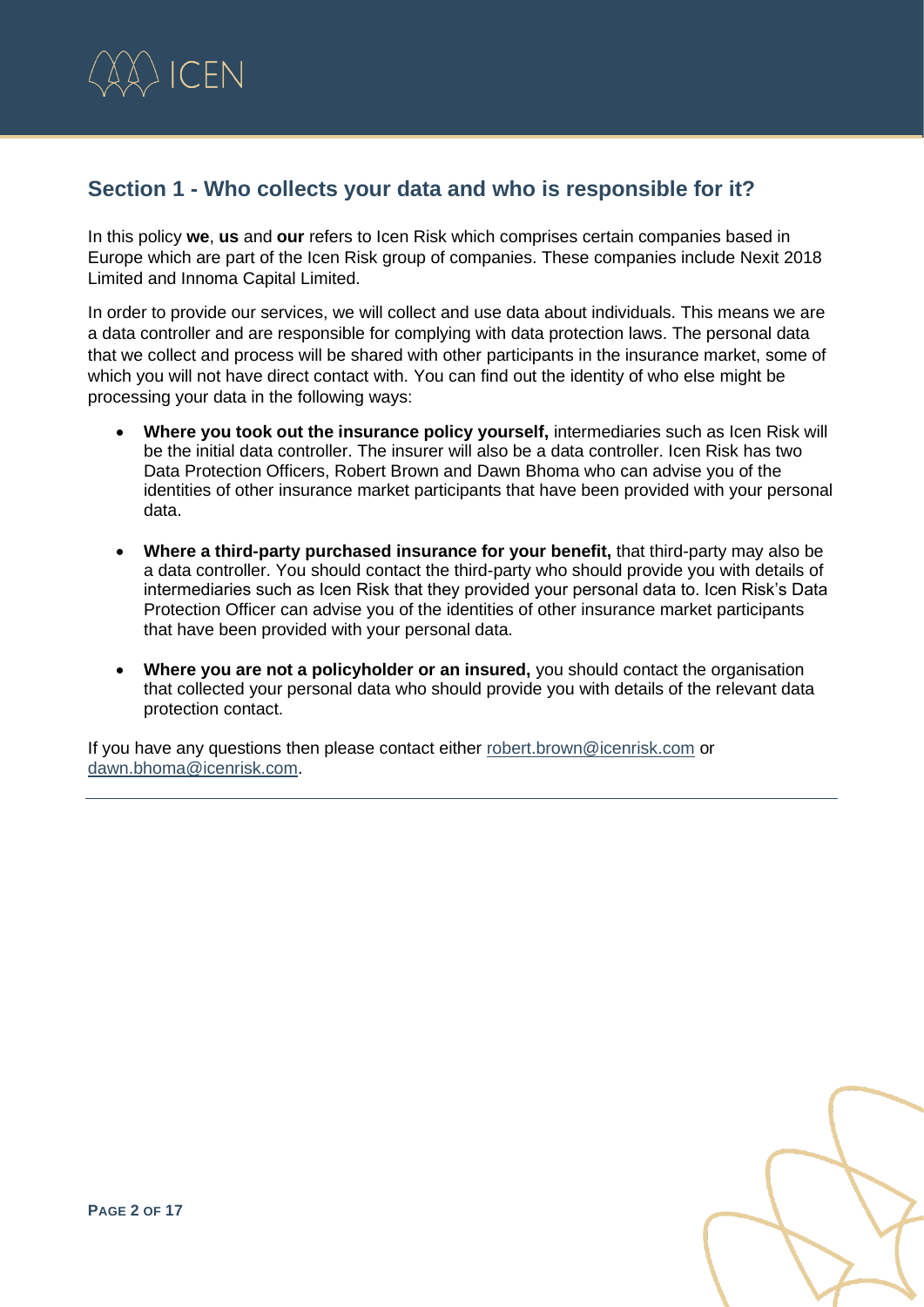

# **Section 2 - What types of data we collect about you**

To provide insurance quotes for the placing of insurance policies, administer insurance policies, deal with claims under a policy we have placed, and deal with complaints, we need to collect and process personal data about you. We collect a variety of information depending on the nature of the risk we have been asked to place and the claim.

If you are one of our business partners then we will collect your contact details and we may collect information on your expertise.

We also collect and process your personal information when you visit our locations, speak to us on the phone, when you email us and visit our website which may include filling in forms, searching for a product, completing surveys, reporting problems with our website or using any of our other websites or services.

We will automatically collect personal data via cookies each time you visit our website [\(www.icenrisk.com\)](http://www.icenrisk.com/). The types of personal data that we may collect and process include:

| <b>Insureds and Prospective Insureds</b>     |                                                                                                                                                                                                     |  |
|----------------------------------------------|-----------------------------------------------------------------------------------------------------------------------------------------------------------------------------------------------------|--|
| <b>Contact Details</b>                       | Name, address, telephone number and email address                                                                                                                                                   |  |
| <b>Identification Details</b>                | Identification numbers issued by government bodies or agencies,<br>including your national insurance number, passport number, tax<br>identification number                                          |  |
| <b>Risk Details</b>                          | Information about you which we need to collect to evaluate your<br>insurance needs and risk appetite and obtain quotes for you                                                                      |  |
| <b>Policy Information</b>                    | Information about the quotes we obtain and insurance policies we<br>have arranged for you                                                                                                           |  |
| <b>Financial Information</b>                 | Bank account or payment card details (where you are paying us<br>for the insurance), income or other financial information                                                                          |  |
| <b>Credit and Anti-Fraud</b><br>Data         | Credit history, credit score, sanctions matches and criminal<br>offences, and information received from various anti-fraud<br>databases relating to you                                             |  |
| <b>Previous and Current</b><br><b>Claims</b> | Information about previous and current claims, (including other<br>unrelated insurances)                                                                                                            |  |
| <b>Marketing Information</b>                 | Name, email address, telephone number, interests, record of<br>marketing permission or objections, website data (including online<br>account details, IP address and browser generated information) |  |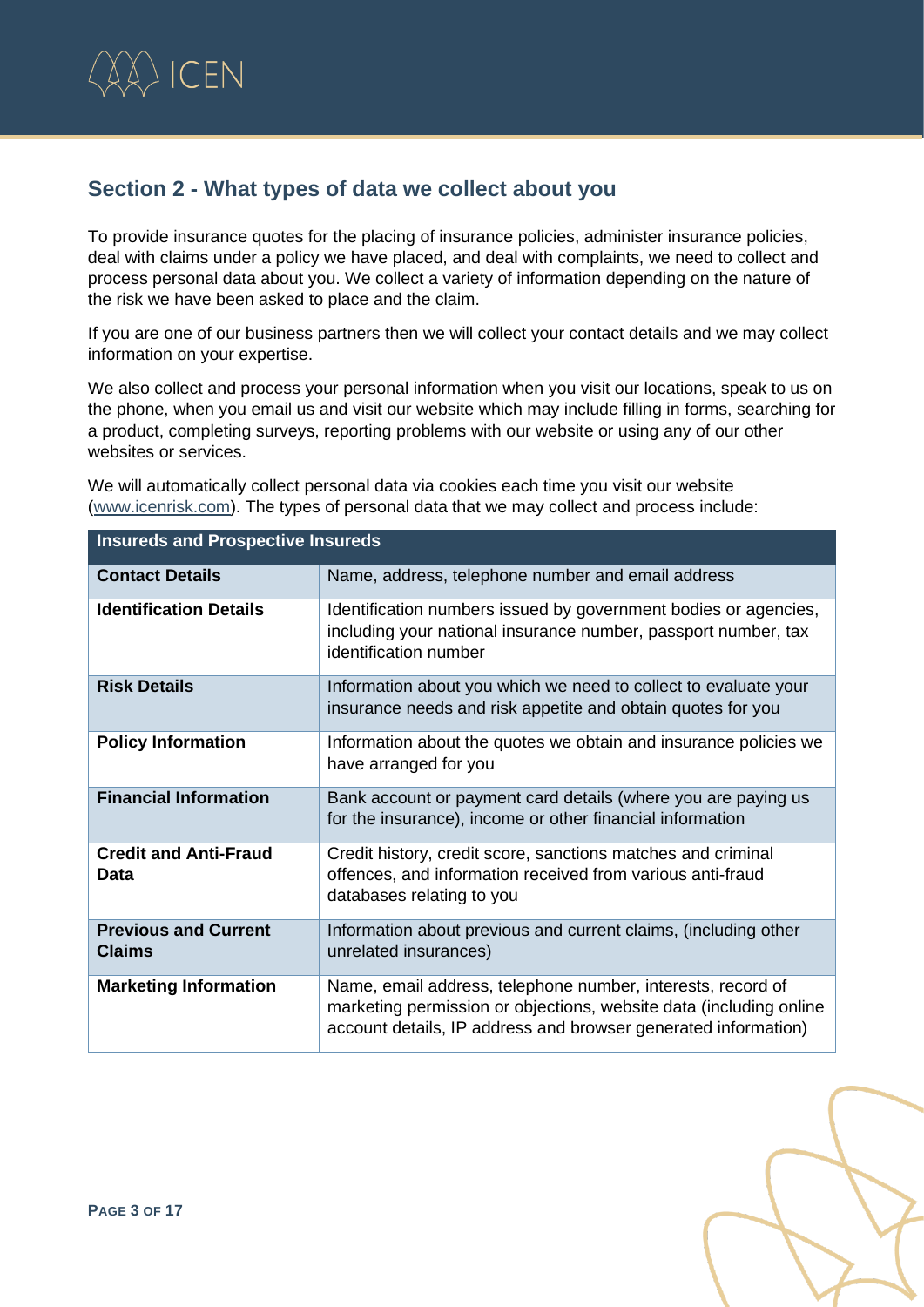

| <b>Claimants</b>             |                                                                                                                                                                                           |
|------------------------------|-------------------------------------------------------------------------------------------------------------------------------------------------------------------------------------------|
| <b>Contact Details</b>       | We will need to collect your name, address, telephone number<br>and email address                                                                                                         |
| <b>Policy Information</b>    | Policy number, and if you are not the policyholder details of your<br>relationship to the policyholder, details of the policy including<br>amount insured, exceptions and previous claims |
| <b>Claims Details</b>        | Details of the incident giving rise to the claim                                                                                                                                          |
| <b>Financial Information</b> | Bank account details used for payment of a claim (if applicable)                                                                                                                          |
| <b>Anti-Fraud Data</b>       | Sanctions matches and criminal offences, and information<br>received from various anti-fraud databases relating to you                                                                    |
| <b>Other Data</b>            | Information collected to validate a claim (for example, from social<br>media, public registers, online databases, credit references<br>agencies)                                          |

| <b>Business Partners, Visitors and Marketing</b> |                                                                                                                                                                                                     |  |
|--------------------------------------------------|-----------------------------------------------------------------------------------------------------------------------------------------------------------------------------------------------------|--|
| <b>Business Partners</b>                         | Name, work address, work email, work telephone numbers and<br>job title                                                                                                                             |  |
| Visitors to our office                           | Name, employer, job title, email address, telephone number,<br>CCTV images, dietary requirements and any disability data                                                                            |  |
| <b>Marketing</b>                                 | Name, email address, telephone number, interests, record of<br>marketing permission or objections, website data (including online<br>account details, IP address and browser generated information) |  |

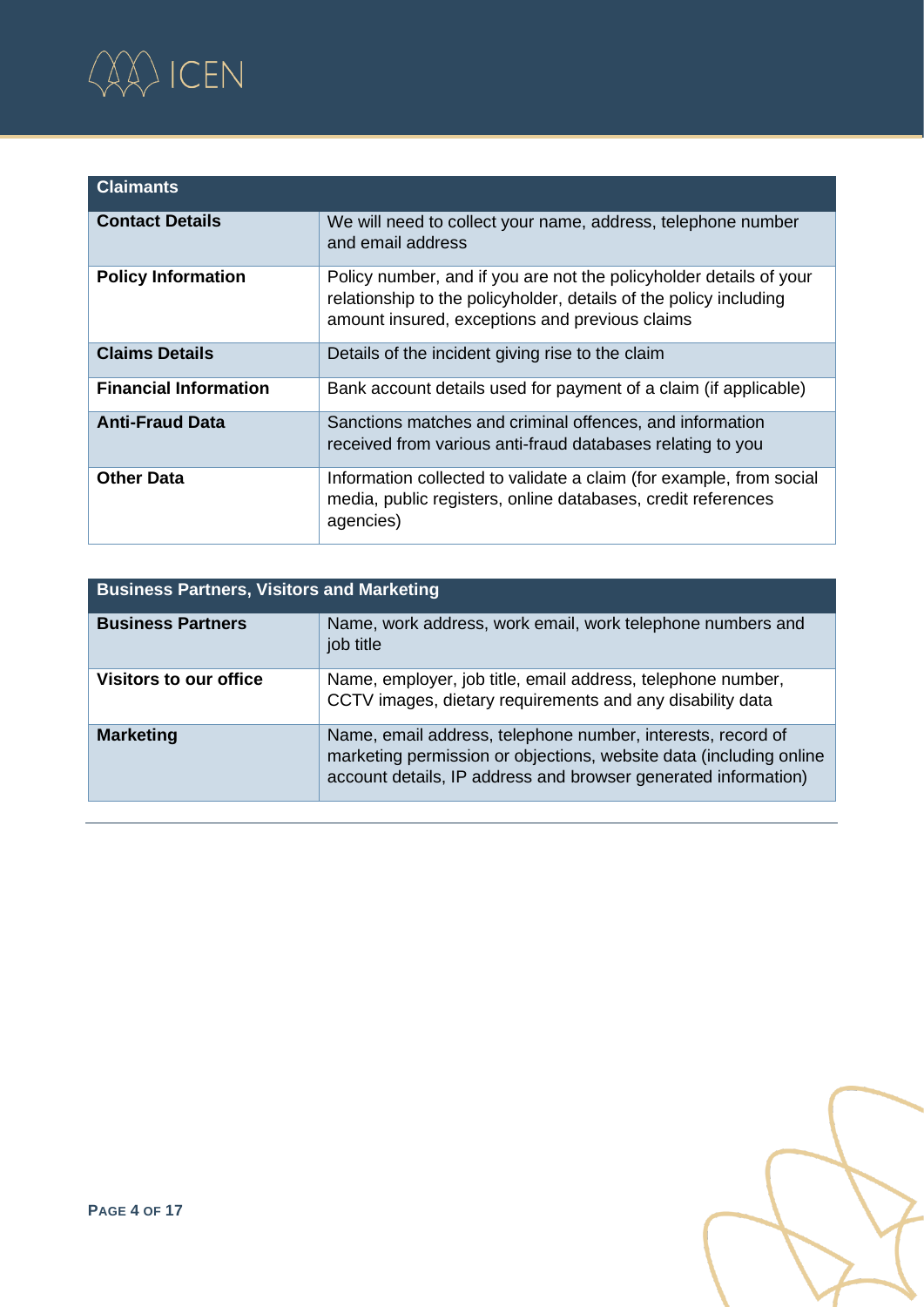

# **Section 3 - Where We Might Collect Your Personal Data**

We might collect your personal data from various sources, including:

- You;
- Your employer or representative;
- Other insurers, brokers and reinsurers;
- Credit reference agencies;
- Your advisors and other persons acting on your behalf;
- Anti-fraud databases, sanctions lists, court judgments and other databases;
- Government agencies such as the DVLA and HMRC;
- Open electoral register:
- In the event of a claim, third-parties including experts, loss adjustors, solicitors, and claims handlers;
- Third-party service providers;
- Social media such as LinkedIn, Facebook and Twitter;
- Third-party marketing databases;
- Analytics providers; and
- Search information providers.

# **Cookies**

Cookies are small text files placed on your computer or other device when you visit a website. Cookies are used to make websites work more efficiently, to identify you or your device and to collect information on visitor behaviour.

By visiting our website and confirming your consent via the pop-up notice, you accept our use of cookies on your device in accordance with this Privacy Notice. If you choose not to accept cookies for our website, we will not place any cookies on your device, unless they are strictly necessary for the website to function, as explained below. If you choose not to accept the use of cookies, you may experience a lack of functionality on some areas of our site. You can also choose to disable cookies on your browser following the instructions below.

# **How We Use Cookies**

We may use the following types of cookies on our website [\(www.icenrisk.com\)](http://www.icenrisk.com/):

**Strictly necessary cookies.** These are cookies that are required for the operation of our website. They include, for example, cookies that enable you to log into secure areas of our website. This type of cookie cannot be disabled but does not gather information about you for marketing or other purposes and is deleted once you close your browser.

**Analytical/performance cookies.** They allow us to recognise and count the number of visitors and to see how visitors move around our website when they are using it. This helps us to improve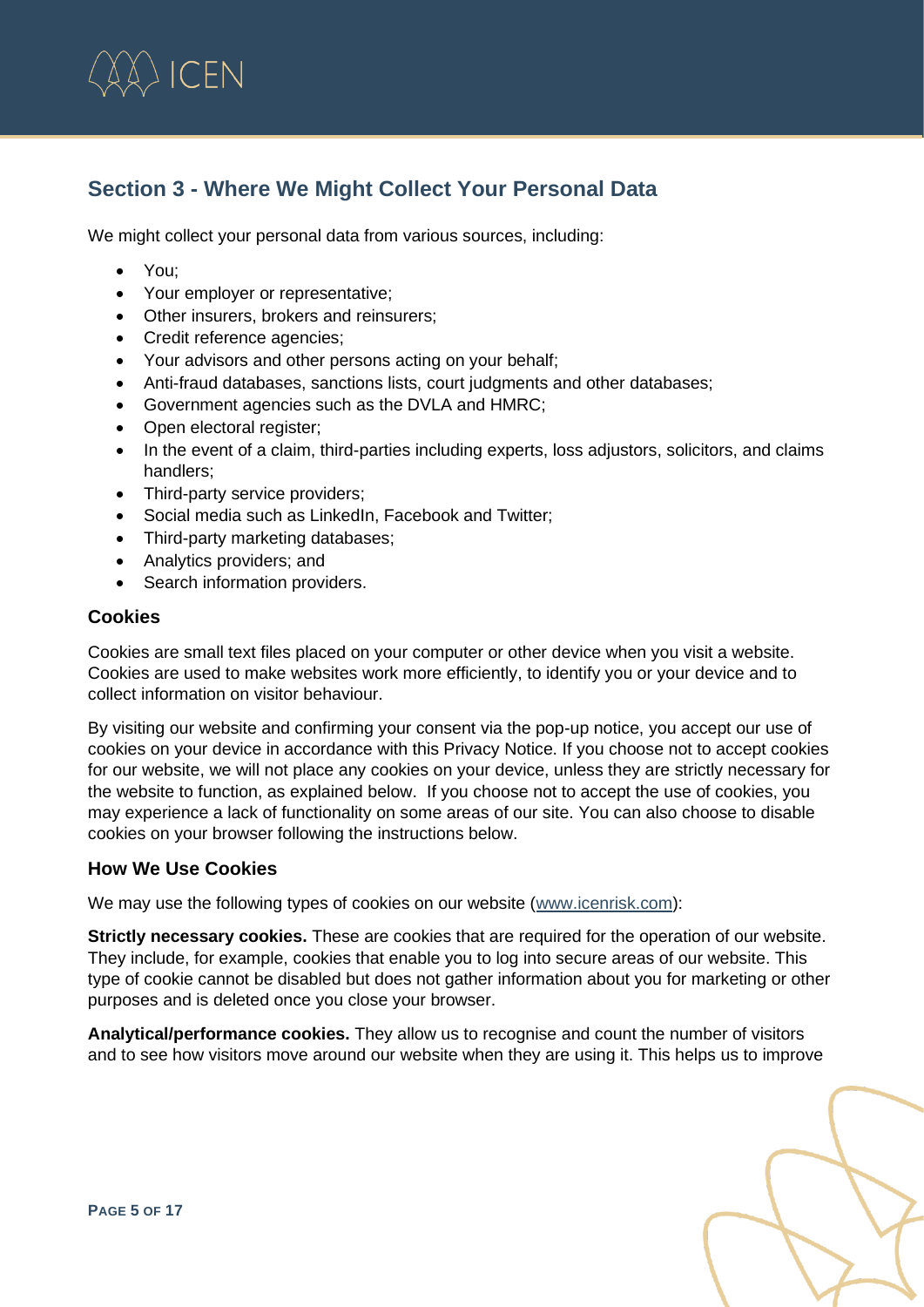

the way our website works, for example, by ensuring that users are finding what they are looking for easily.

**Functionality cookies.** These are used to recognise you when you return to our website. This enables us to personalise our content for you, greet you by name and remember your preferences (for example, your choice of language or region).

**Targeting cookies.** These cookies record your visit to our website, the pages you have visited and the links you have followed. We will use this information to make our website and the advertising displayed on it more relevant to your interests. We may also share this information with thirdparties for this purpose. We and our service providers may also use cookies in online advertising to track responses to our advertisements, and to track your use of other websites.

# **Changing Your Cookie Settings**

We will ask for your consent before setting cookies on your device, but you can review what you have agreed to and change your mind about what you consent to by accessing the cookie settings in your browser and accepting, rejecting or deleting cookies. If you choose to change your cookie settings for our website, you may find that certain features will not function as intended. All browser settings are slightly different, but please see the links below for details on how to disable and delete cookies in the most commonly used browsers:

- Microsoft Internet Explorer
- Apple Safari
- Google Chrome
- Mozilla Firefox

To find out more about cookies, visit [www.aboutcookies.org](http://www.aboutcookies.org/) or [www.allaboutcookies.org.](http://www.allaboutcookies.org/)

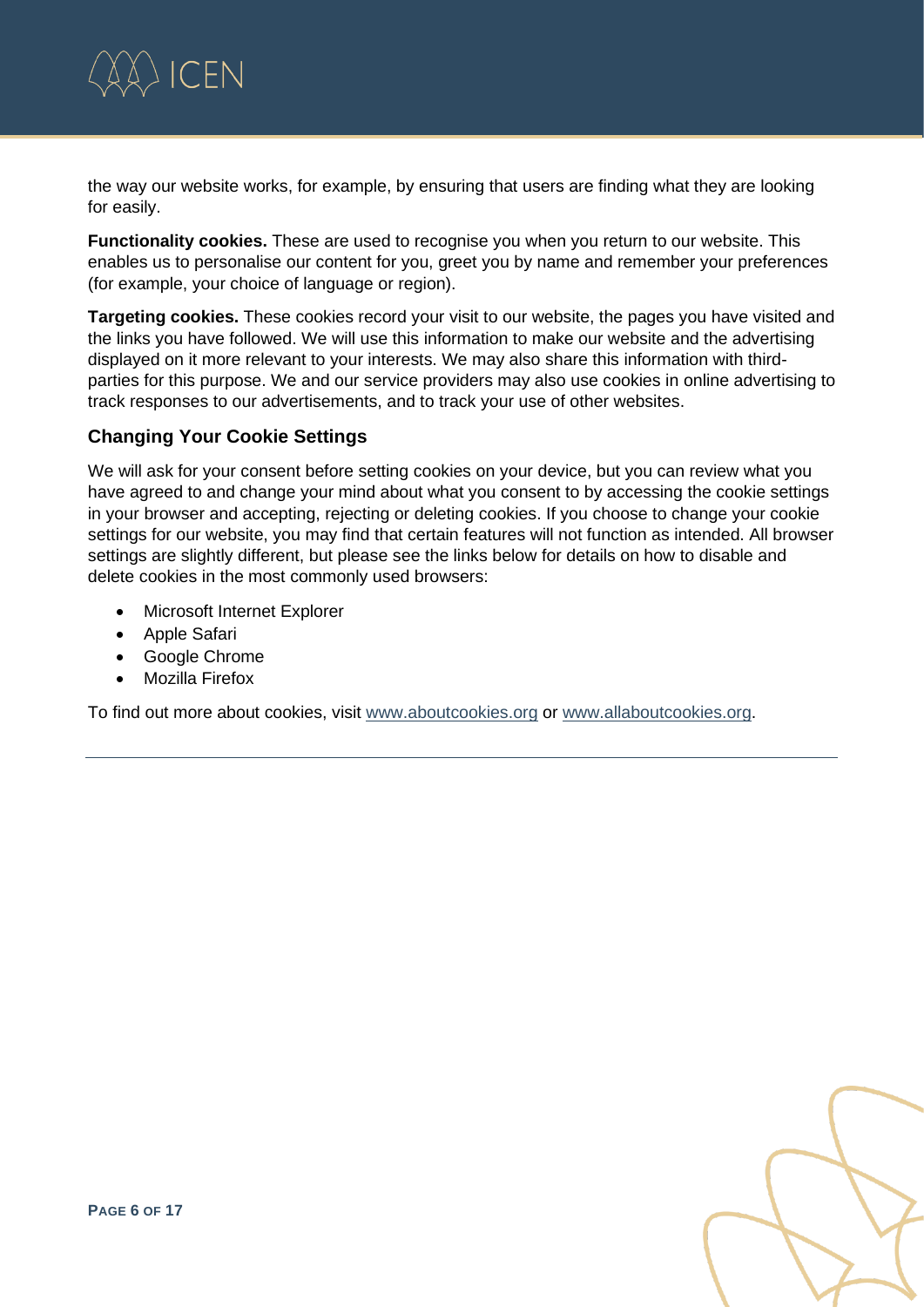

# **Section 4 - The purposes, legal grounds and recipients of our processing of your personal data**

We set out below the purposes for which we use your personal data. Within the relevant sections of this Policy we will explain the legal grounds for processing your data. We will also explain who we share your data with.

We will only use your personal data when the law allows us to. We may use your personal data in the following circumstances:

- Where we need to perform the contract we have entered into with you i.e. the insurance policy;
- Where we need to comply with a legal obligation:
- Where it is necessary for our legitimate interests (or those of a third-party) and your interests and fundamental rights do not override those interests i.e. we have a justifiable purpose;
- With your explicit consent;
- Where we need to protect your interest (or someone else's interests);
- Where it is needed in the public interest (or for an official purpose).

# **PURPOSES**

### **SETTING YOU UP AS A CUSTOMER**

When setting you up as a customer we will need to collect your personal data such as your contact details. We may also need your personal data to carry out certain checks including possible fraud, sanctions, credit and anti-money laundering checks.

#### **Legal Basis**

We need this data to perform our contract we have with you. For example, in order to fulfil our obligations under our contract and place appropriate insurance cover, we need to use your persona data provide you with appropriate insurance cover according to your needs.

We have a genuine business need to use your personal data such as maintaining our business record and keeping records of insurance policies we place and analysing and improving our business model and services. When using your personal data for these purpose, we have considered your rights and ensures that our business needs does not cause you harm.

We also need to comply with our legal obligations in relation to the prevention of financial crime.

We will process special categories of data without your consent only where it is necessary for an insurance purpose and it is in the substantial public interest. This will apply where we are advising or arranging an insurance policy, assisting with any claims under a policy, and undertaking any activities to prevent and detect fraud.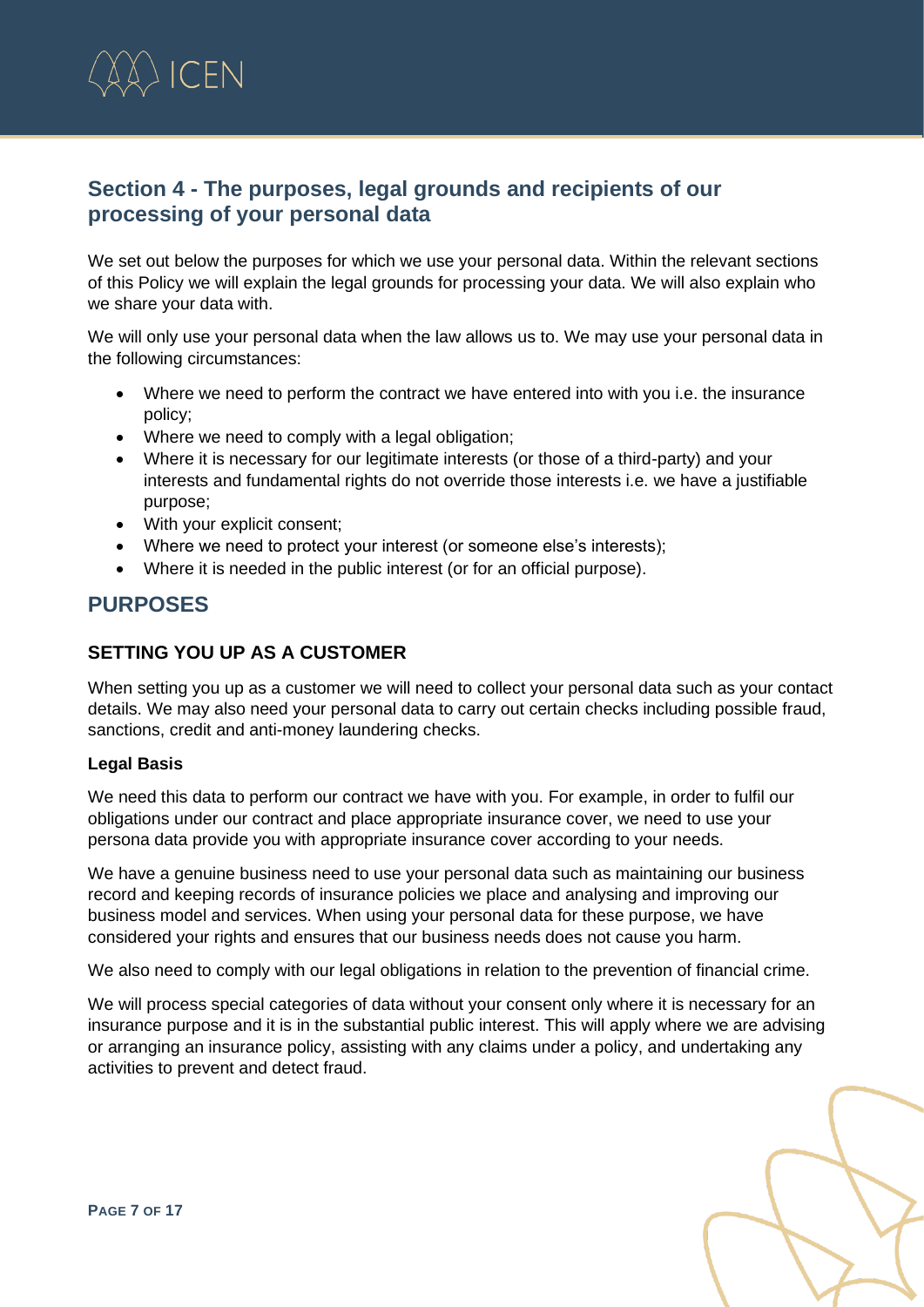

#### **Disclosure**

We may pass/disclose your identification details and financial data on to credit reference agencies and anti-fraud databases.

# **QUOTATION**

At the quotation stage we evaluate the risk(s) to be covered and match this to the appropriate policy and premium. To do this we collect your personal data such as your contact and identification details and underwriting information including details of the risk. We also collect other personal data including information relating to previous claims and credit and anti-fraud data.

If you telephone us for a quotation then we may record the telephone call. We will warn you that the call is being recorded at the time of the call.

#### **Legal Basis**

We need this data in order to enter into and perform our contract. We have a genuine business need to determine if market placement and place insurance cover for you that is in line with your insurance needs.

#### **Disclosure**

If we are unable to provide you with an insurance policy, we may partner with an appropriate regulated entity who may be able to assist. We will always ask your permission to introduce you to them and if you agree, we may pass certain information that you have given us about you to them in order for them to assist.

Where we introduce you to a partner, any relationship that you then commence or information which you pass to them will be in accordance with their terms and conditions together with their privacy policy. We are not liable for any relationship you have with them or anything arising from that relationship (whether it is formal or not).

# **PURCHASE OF INSURANCE**

Where we take payment of underwriting fee or premium we will need to collect your individual details and financial information.

#### **Legal Basis**

We need this data to perform our contract and there is a genuine business need for us to take payment.

#### **Disclosure**

We may share your personal data with credit reference agencies or other entities if we need to check your credit score or to run compliance checks.

We will pass your individual details and financial information to banks.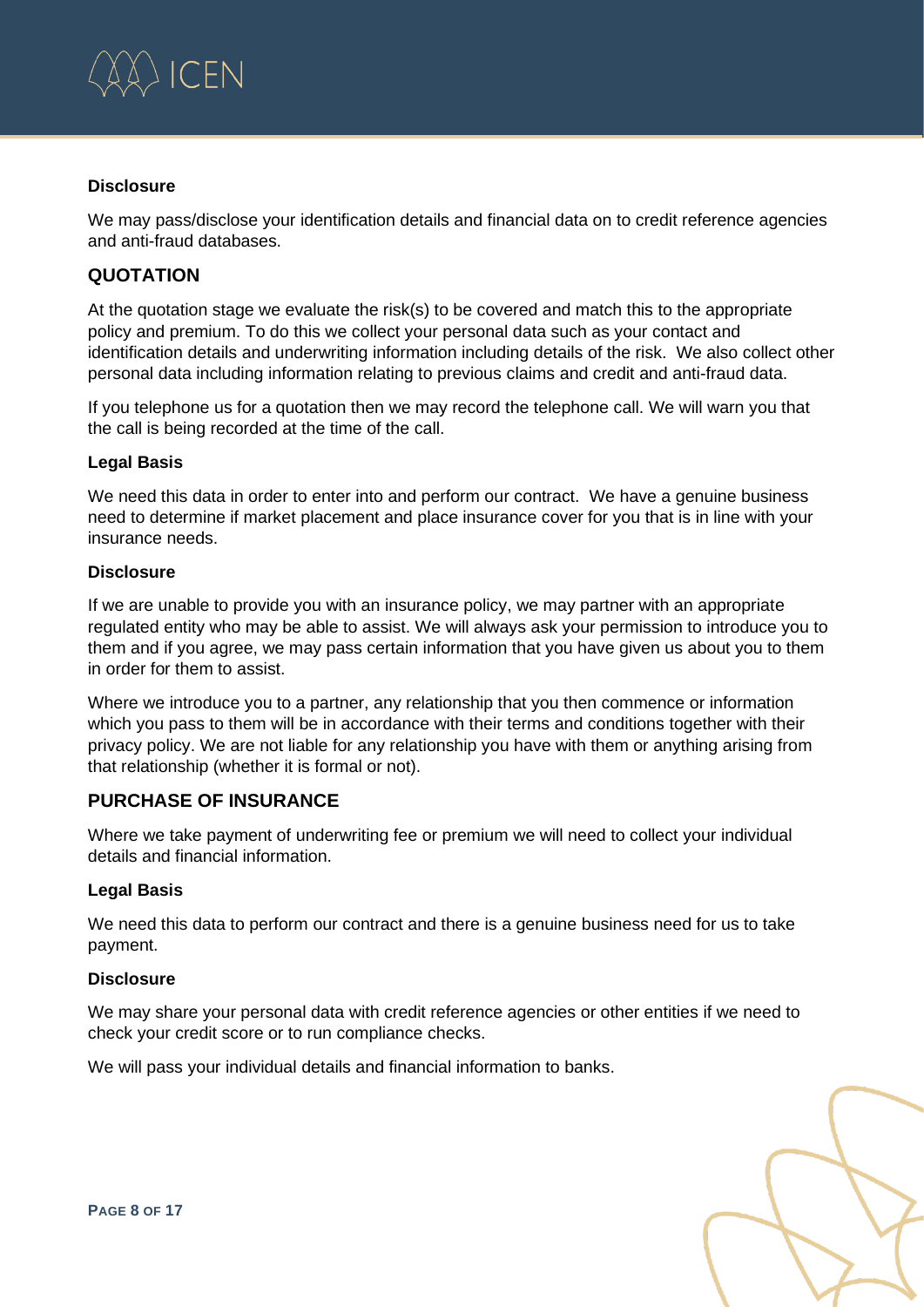

If you complete a transaction with us, we may ask a third-party to assist with obtaining feedback from you on the service and product you have received. This will involve us passing your contact details to them.

If you agree to provide feedback, you agree to any applicable terms and conditions at that time.

# **POLICY ADMINISTRATION AND RISK SERVICES**

We may need to communicate with you regarding policy administration and requested changes to your insurance policy. We may need to collect or refund premium payments and we may also need to send you updates regarding the insurance. To perform these tasks we will need to process your personal data such as your contact details and financial information.

#### **Legal Basis**

We need to process this data to perform our contract and because we have a genuine business need to correspond with customers, insureds, beneficiaries and claimants.

#### **CLAIMS PROCESSING**

Information about claims (whether made by our customers or third-parties) made under policies that we arrange is collected by us when a claim is made.

If you have a claim or are involved with a claim under an insurance policy which we have arranged, then we may need to collect and process your personal data in order to assist with the claim.

As part of the claim we may need to investigate the claim, and carry out fraud, credit and antimoney laundering checks. We will need to collect and process your personal data such as your individual details, identification details, financial information and policy information (if applicable).

#### **Legal Basis**

We need to process this data to perform our obligations under our contract and we have a genuine business need to assist customer in any claims they have and because it is necessary for us to assess or assist any insurer in the veracity and quantum of claim, to defend or make claims (or assist any insurer in doing so) and to assist with the prevention and detection of fraud (or assist any insurer in doing so). We also need to comply with our obligations in relation to the prevention of financial crime.

We may also need to collect special categories of data. We will process special categories of data without your consent only where:

- It is necessary for an insurance purpose; or
- Where the processing is necessary for the establishment, exercise or defence of a legal claim; or
- Where the processing is necessary to protect your vital interests or of another person where you are physically or legally incapable of giving consent.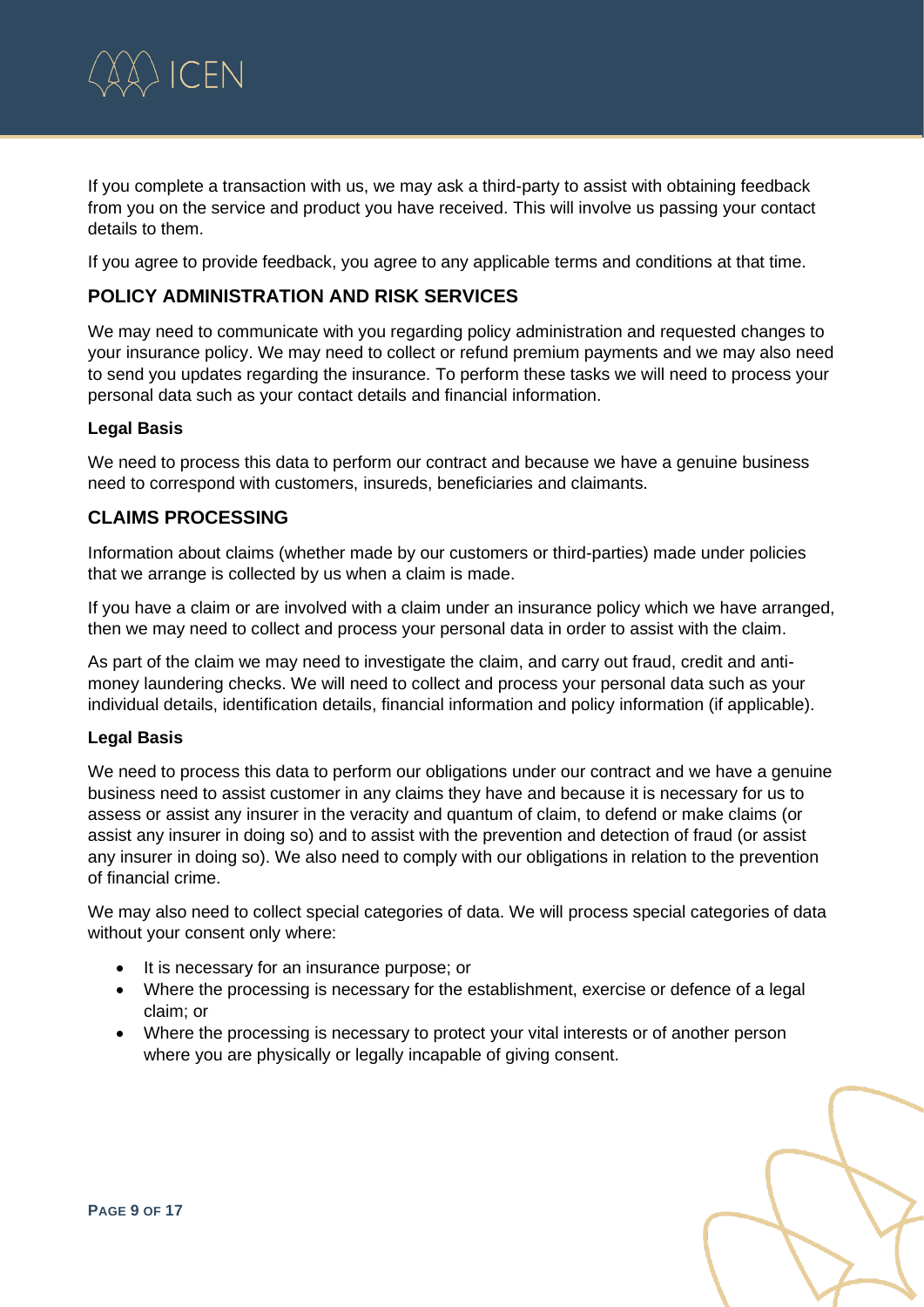

#### **Disclosure**

To manage the claim effectively we may pass your personal data to Travelers Syndicate 5000 at Lloyd's and/or members of the Travelers 2020 M&A Consortium registered at Lloyd's of London and any other form of delegated authority, claims handlers, loss adjusters, accountants, solicitors, experts, parties involved in the investigation or prosecution of the claim, other insurers, reinsurers, regulators and anti-fraud databases. We may also pass your personal data to any agent authorised by you to act on your behalf and regulatory authorities.

## **OTHER PROCESSING**

We may also need to process your personal data for other purposes not connected to our contract, but which are necessary for the provision of our services, for example:

- Complying with our legal or regulatory obligations;
- General risk modelling;
- Transferring books of business, company sales and group company reorganisations.

To comply with our legal or regulatory obligations, we may need to process your individual details, identification details, financial information and policy information. We may also need to disclose your personal data to regulators including the the Financial Conduct Authority, the Information Commissioner, the Financial Ombudsman Services and other third-parties from whom we receive requests for personal data such as other insurers (under court order).

We conduct risk modelling. We do this as it is within our legitimate interests to identity the probability of risks arising. We may need to process your individual details, identification details, financial information and policy information to build risk models. We may also need to process your special categories of data but would do this only with your consent unless the processing is necessary for an insurance purpose.

From time to time we may sell our business assets, sell companies or engage in company reorganisations. We may need to do this to structure our business appropriately or to comply with regulatory or legal obligations. In doing so we may need to process your individual details, identification details, financial information and information relating to our contract. We may also need to process your special categories of data but will only do this if the processing is necessary or for reasons of substantial public interest. We may need to disclose your personal data, including special categories of data, to a potential or actual transferee, purchaser, independent expert, regulators and the courts.

Please note that in addition to the disclosures we have identified against each purpose, we may also disclose personal data for those purposes to our professional advisers, insurance companies and syndicates, service providers, contractors, agents and group companies that perform activities on our behalf.

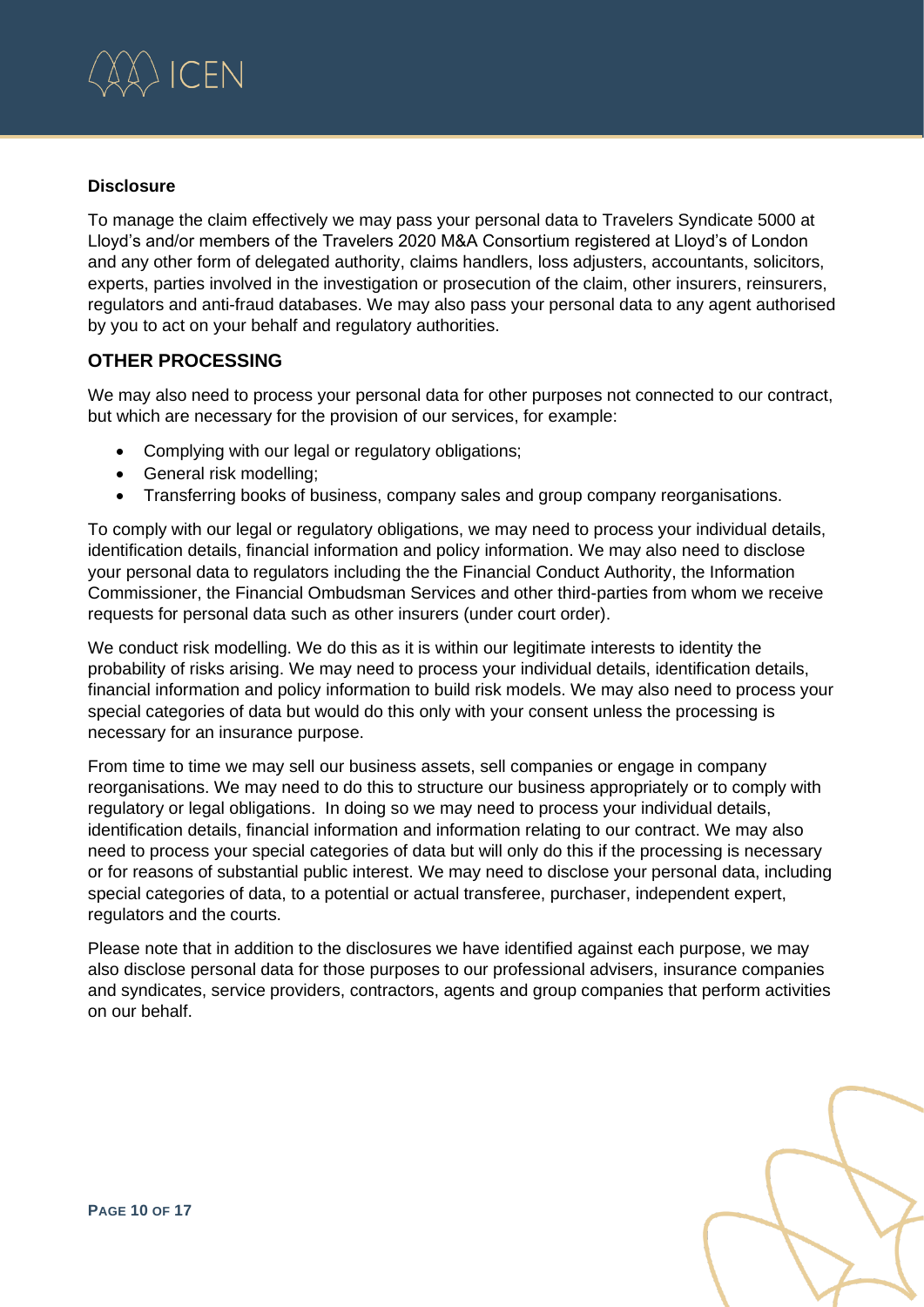

# **BUSINESS PARTNERS**

If you are a business partner or a supplier we will collect your business contact details to manage our relationship with you and to administer our contract with you or your employer. We may also collect your information if you attend meetings, attend events that we organise, sign up to our bulletins or newsletters or contact us through our website. We may also collect information about you from public sources (for example LinkedIn or your employer's website) where we believe this is necessary to help manage our relationships with our business partners.

# **VISITORS**

If you are a visitor (such as visiting our website or our offices) we will use your personal data, for example, to register for use of our website, enquire for further information, distribute requested reference materials or invite you to one of our events.

# **DATA ANALYTICS**

We analyse information in our various systems and databases to help improve the way we run our business and to provide a better service. We take steps to protect privacy by aggregating and where appropriate anonymizing data before allowing information to be available for analysis.

# **MARKETING**

We may use your personal data to send you marketing communications about our services. This may be in the form of email, printed material sent by post, online posts, SMS, telephone or targeted online advertising. We will only ever do this with your consent or if you are in a business relationship with us. You have the right to stop us marketing to you by opting out of such marketing when you receive electronic communications from us or by contacting our data protection officer.

We may also use your personal data to contact you in response to your social media posts.

We may also share your information with selected third-parties, including:

- Advertisers and advertising networks that need the information to help them choose and show adverts to you and others;
- Analytics and search engine providers that assist us in the improvement and optimisation of our website; and
- Professional advisers and service providers involved in our marketing activities.

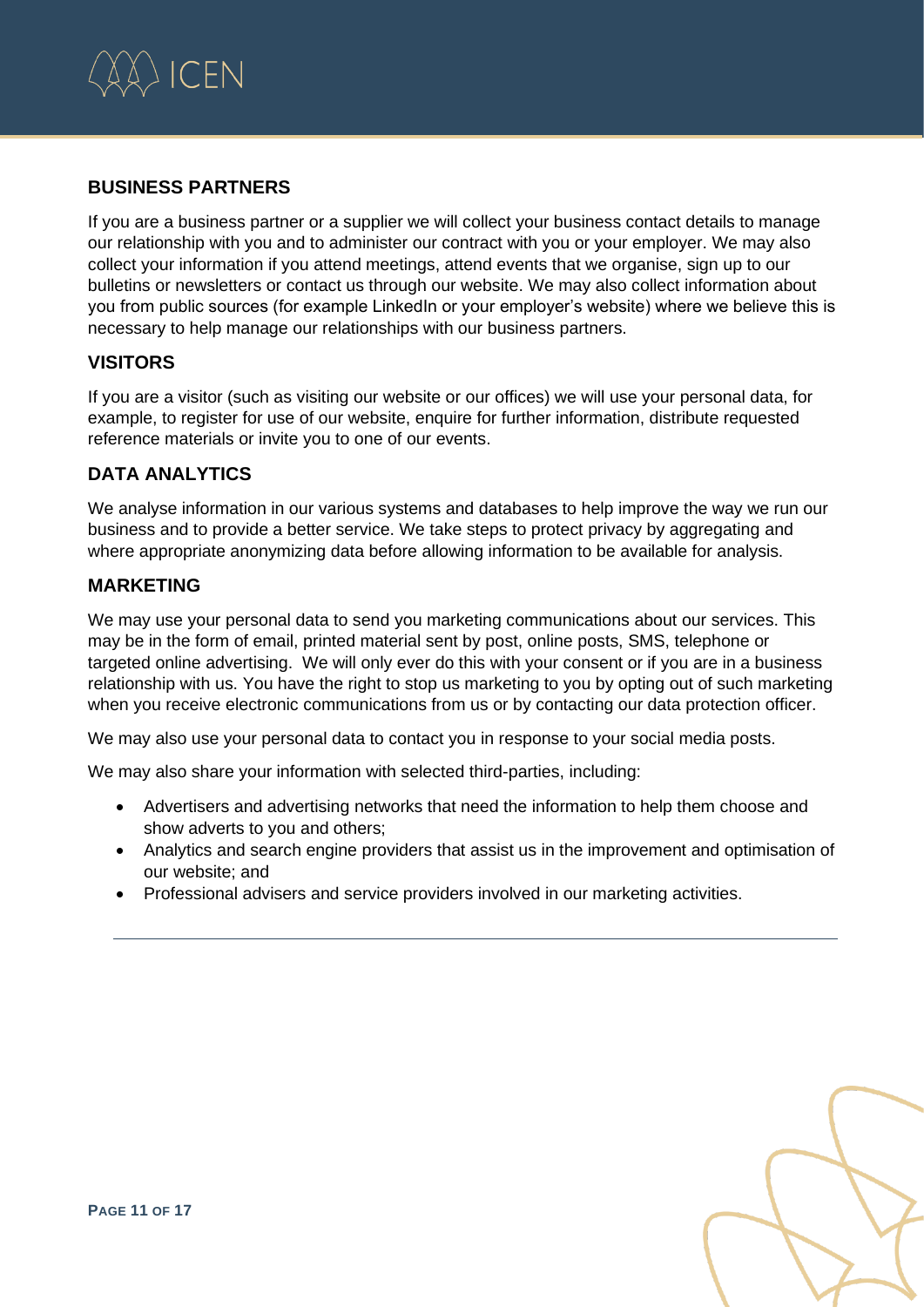

# **Section 5 – Consent**

Where you have given us your consent to process your personal data you may withdraw your consent to such processing at any time. If you withdraw your consent this may impact our ability to provide services to you.

If you wish to withdraw your consent to our processing of your personal data please contact either [robert.brown@icenrisk.com](mailto:robert.brown@icenrisk.com) or [dawn.bhoma@icenrisk.com.](mailto:dawn.bhoma@icenrisk.com)

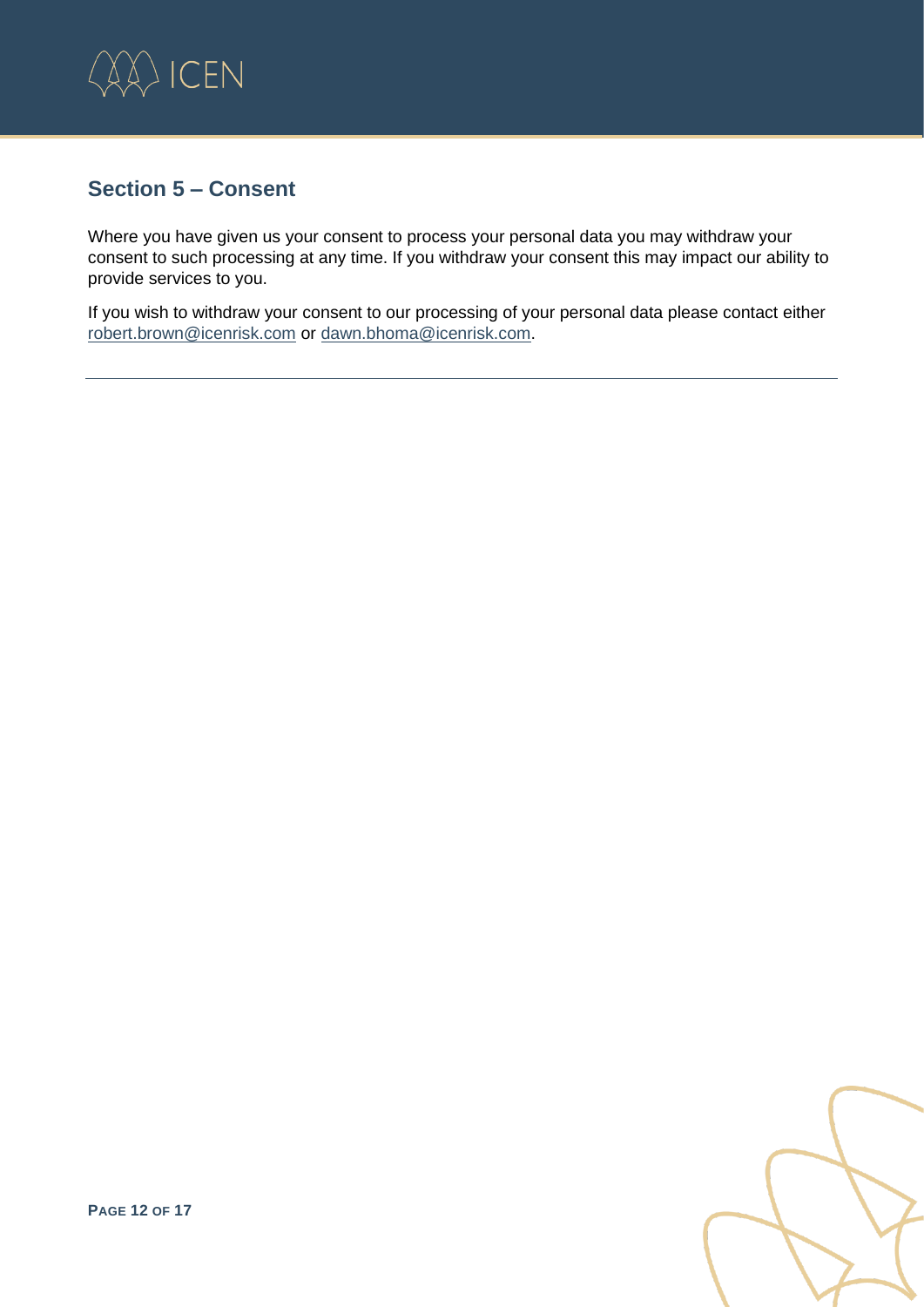

# **Section 6 - Retention of your personal data**

We will keep your personal data only for so long as is reasonably necessary, for the purpose for which it was originally collected and to comply with our legal or regulatory obligations.

All information you give us is stored on our secure servers. Some techniques we use to protect information include locked files, user authentication, encryption, firewall technology and the use of detection software.

Once we have collected your information, we use strict procedures and security features to prevent unauthorised access.

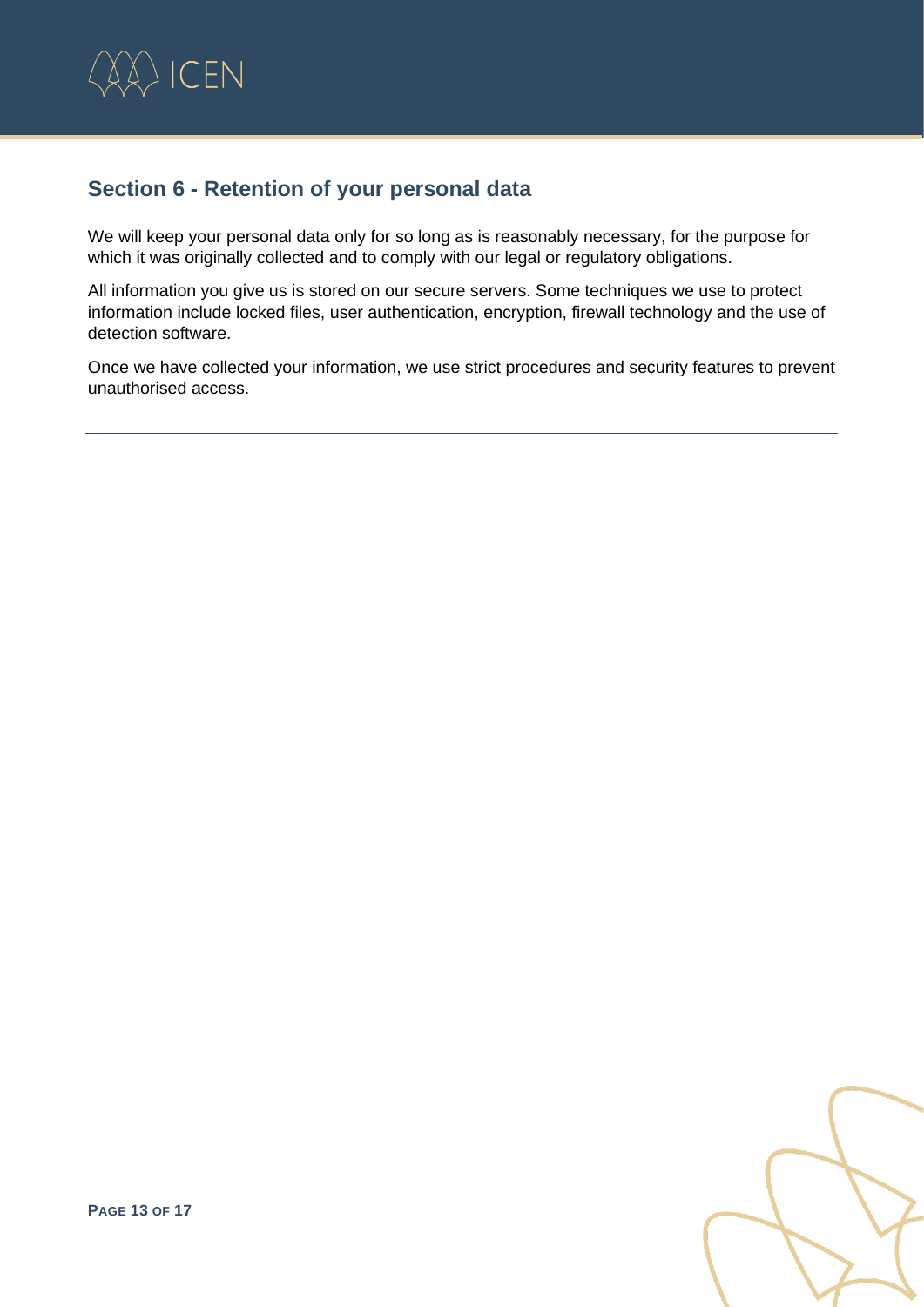

# **Section 7 - International Transfers of Personal Data**

We may need to transfer your data to jurisdictions located outside of the European Economic Area (EEA).

Your data may be processed by employees working for the Icen Risk group of companies, some of whom may be based outside the EEA. Your data may also be processed by our service providers or assistance providers who may be located outside of the EEA. We may disclose your personal data outside of the EEA if we receive a request from a foreign law enforcement or regulatory agency.

Transfers of your personal data outside of the EEA will be carried out:

- To countries recognised as providing an adequate level of protection or where we are satisfied that there is adequate safeguard in place to protect your rights as the data subject, such as EU Model Contract Clauses;
- Transfers made within the Icen Risk group of companies are carried out under contracts which incorporate the EU Model Contract Clauses;
- Transfers to service providers and other third-parties will be protected by contractual commitments such as the EU Model Contract Clauses;

If you would like further information on the safeguards we have in place, please contact our Data Protection Officer.

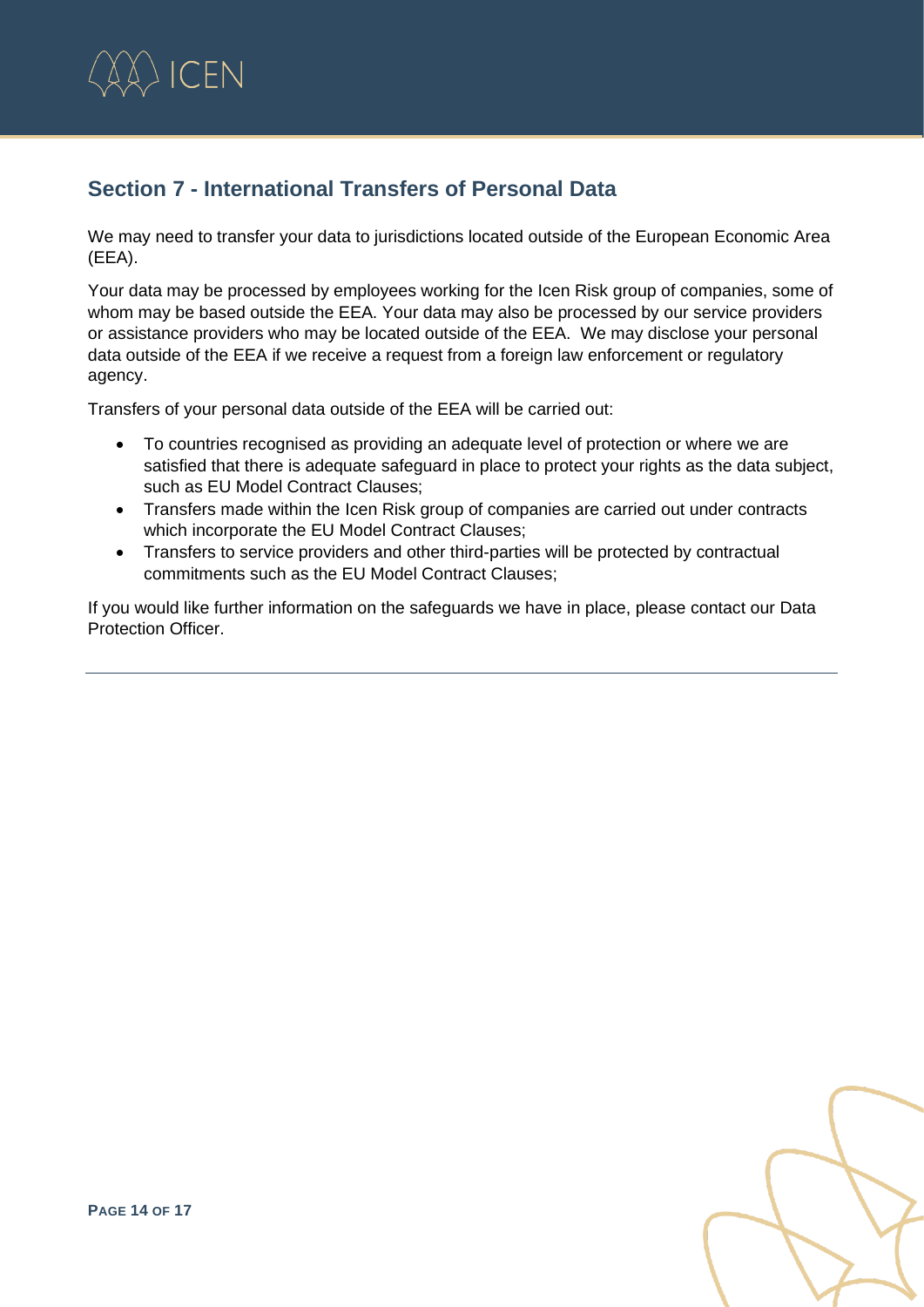

# **Section 8 - Your Rights and Contact Details**

If you have any questions in relation to our use of your personal data, please contact our us for further information. Under certain conditions, you may have the right to require us to:

- Provide you with further details on the use we make of your personal data/special category of data;
- Provide you with a copy of the personal data that you have provided to us;
- Update any inaccuracies in the personal data we hold;
- Delete any special category of data/personal data that we no longer have a lawful ground to use;
- Stop processing your personal data, where such processing is based on your consent;
- Restrict how we use your personal data whilst a complaint is being investigated; and
- Stop processing your personal data where such processing is based on the legitimate interests ground, unless our reasons for undertaking that processing outweigh any prejudice to your data protection rights.

In certain circumstances, we may need to restrict the above rights to safeguard the public interest (e.g. the prevention or detection of crime) and our interests (e.g. the maintenance of legal privilege).

You may contact us with questions, comments, or complaints about this Policy or our privacy practices, or to request access to, or correction of your information. Our contact information is as follows:

#### **Icen Risk Limited**

C/O Callidus Secretaries Limited 54 Fenchurch Street, London, England, EC3M 3JY

Email: [robert.brown@icenrisk.com](mailto:robert.brown@icenrisk.com) or [dawn.bhoma@icenrisk.com](mailto:dawn.bhoma@icenrisk.com) (both, the Managing Principals of Icen Risk Limited)

# **YOUR RIGHT TO COMPLAIN**

If you are not satisfied with our use of your personal data or our response to any request by you to exercise any of your legal rights, or if you think that we have breached data protection legislation (including the GDPR) then you have the right to complain to the data protection supervisory authority which is the Information Commissioner's Office in the UK. Please see below for contact details:

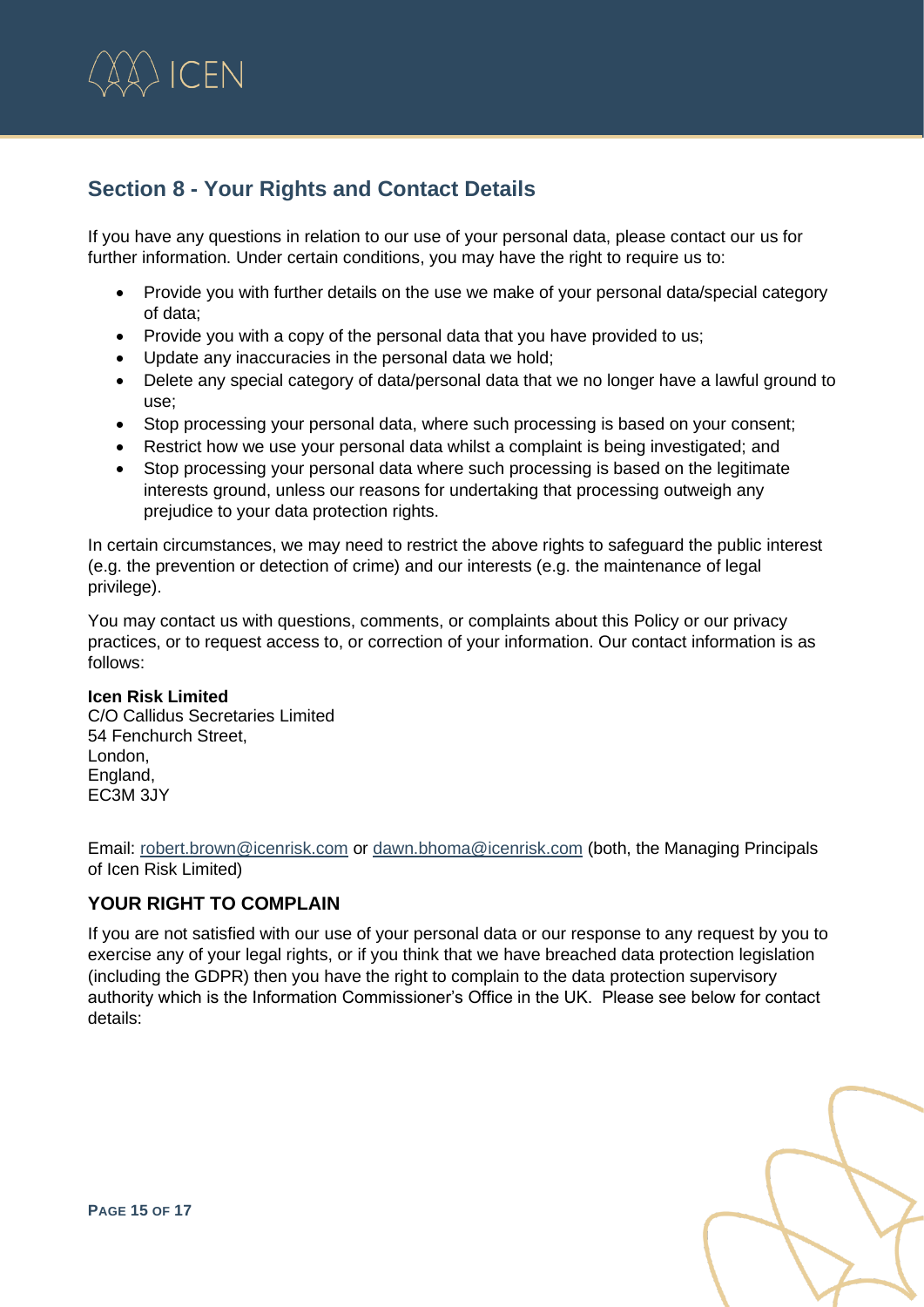

#### **England:**

Information Commissioner's Office Wycliffe House Water Lane Wilmslow **Cheshire** SK9 5AF

Tel: 0303 123 1113 (local rate) or 01625 545 745 (national rate)

#### **Scotland:**

Information Commissioner's Office 45 Melville Street Edinburgh EH3 7HL

Tel: 0131 244 9001

#### **Wales:**

Information Commissioner's Office 2nd floor Churchill House Churchill way **Cardiff** CF10 2HH

Tel: 029 2067 8400

#### **Northern Ireland:**

Information Commissioner's Office 3rd Floor 14 Cromac Place Belfast BT7 2JB

Tel: 0303 123 1114 (local rate) or 028 9027 757 (national rate)